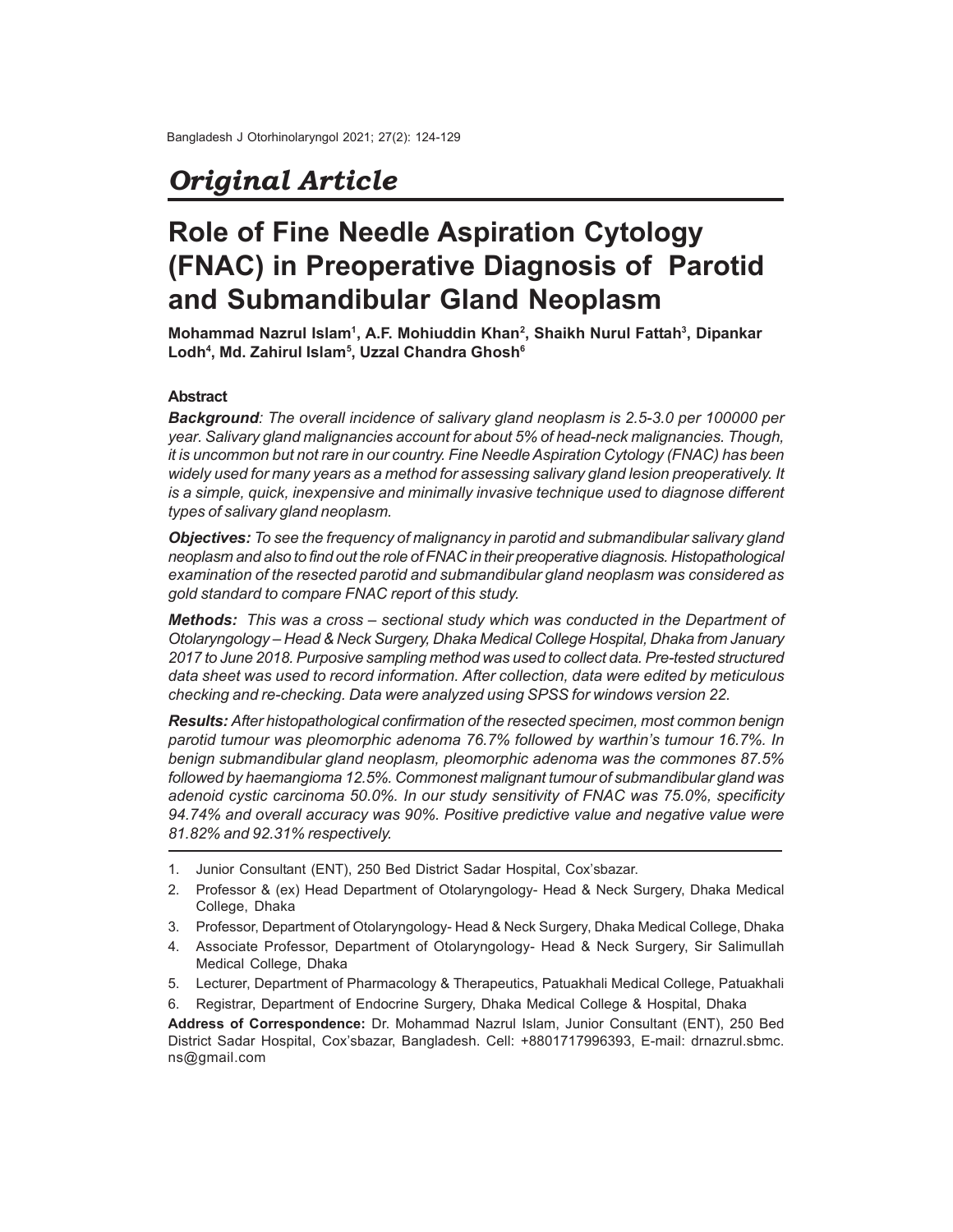*Conclusion: It can be concluded that fine needle aspiration cytology is a safe, cheap and useful preoperative diagnostic tool in the diagnosis of malignancy in parotid and submandibular gland, but as fine needle aspiration cytology partly depends on operator skill, it may give false negative and false positive result.*

*Keywords: Salivary gland neoplasm, salivary gland FNAC, parotid gland neoplasm, submandibular gland neoplasm, salivary gland biopsy*

#### **Introduction:**

Salivary gland malignancies account 1-3% of all head-neck malignancies and 0.3% of all malignancies of the body<sup>1</sup>. Worldwide incidence of salivary gland neoplasm, however, reported to be  $0.4$ -13.5 cases per 100,000 $^2$ . 70% of the salivary gland tumors arise in the parotid gland. The remaining arise in the submandibular gland 8% and minor salivary glands 22%. Although 75% of all parotid neoplasm are benign, about 50% of the submandibular gland neoplasm and 80% of minor salivary gland neoplasm are found to be malignant. Pleomorphic adenoma is the most common benign salivary gland neoplasm, comprising 85% of all the salivary gland neoplasm<sup>3</sup> . Incidence of malignancy is relatively higher in submandibular, sublingual and minor salivary glands than parotid. One sixth parotid tumors and 40% submandibular gland tumors are malignant<sup>4</sup>. The tumors of sublingual and minor salivary glands are uncommon representing about one tenth of all salivary gland neoplasm<sup>5</sup>. Mucoepidermoid carcinoma is the most common salivary gland malignancy which contributes about 5 to 9% of all salivary gland neoplasm. It commonly occurs in the major salivary glands, mostly in parotid 45 to 70%<sup>6</sup> . Other common malignancies are adenoid cystic carcinoma, acinic cell carcinoma, adenocarcinoma and squamous cell carcinoma. Almost one-third of adenoid cystic carcinoma occurs in the major salivary glands and it is particularly common in the submandibular gland- 43%<sup>4</sup>. Salivary gland lesions present as enlarged neck mass which are usually accessible for FNAC, a simple, inexpensive and well tolerated diagnostic tool. FNAC of suspected salivary gland lesions has an important role in preoperative diagnosis and further management of the patient. However, diverse morphological patterns and overlapping features make it a challenging job to give a precise diagnosis, at times<sup>7</sup>. FNAC has gained widespread acceptance and popularity among head-neck surgeons in the assessment of thyroid and other neck masses but its use in the evaluation of parotid and submandibular gland tumors has not attained similar enthusiasm. As the sensitivity and specificity of FNAC for parotid tumors is between 57-98% and 86-100% respectively, some authors believe that it is not accurate enough to influence the decision making process<sup>7</sup>.

Regarding frequency of malignancy in parotid and submandibular gland neoplasm and role of FNAC in their preoperative diagnosis, numerous studies have been done in abroad. But very few studies have been accomplished in our country. Realizing the condition, this cross section study has been designed.

#### **Materials and Methods:**

This is a Cross Sectional Study conducted in the Department of Otolaryngology – Head & Neck Surgery, Dhaka Medical College Hospital, Dhaka, from January 2017 to June 2018, among the patients with parotid and submandibular gland neoplasm admitted in the department for operative management. Total 50 subjects were included in this study. All FNAC proved neoplastic swelling, involving parotid and submandibular gland of all age and sex included in the study, but inflammatory, autoimmune and granulomatous lesions and Neoplasm of sublingual and minor salivary glands were excluded.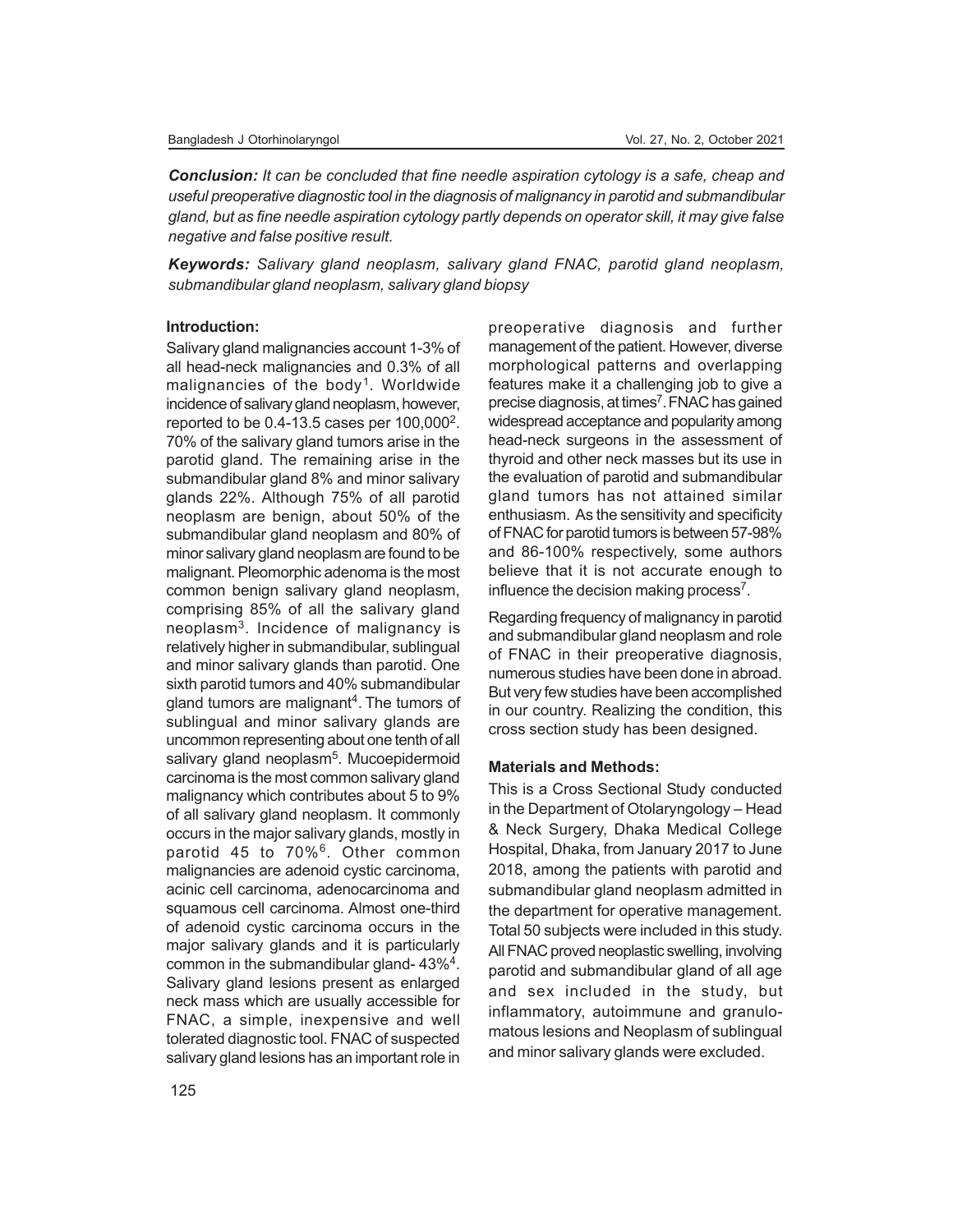#### **Results:**

Results of study is shown in following tables.

| Age groups (years) | Benign(n=39) |        | Malignant (n=11) |       |  |
|--------------------|--------------|--------|------------------|-------|--|
|                    | n            | $\%$   | n                | $\%$  |  |
| $11 - 20$          | 5            | 12.82  | 0                | 0.00  |  |
| 21-30              | 4            | 10.26  | 1                | 9.09  |  |
| 31-40              | 5            | 12.82  | 3                | 27.27 |  |
| 41-50              | 17           | 43.59  | 3                | 27.27 |  |
| 51-60              | 6            | 15.38  | 2                | 18.18 |  |
| 61-70              | 1            | 2.56   | 1                | 9.09  |  |
| 71-80              | 1            | 2.56   | 1                | 9.09  |  |
| Total              | 39           | 100.00 | 11               | 100.0 |  |
| Mean±SD            | 41.11±7.35   |        | 47.25±6.85       |       |  |

## **Table I :** *Age distribution of the patients with different neoplasm (n=50)*

**Table II :**

*Distribution of benign and malignant neoplasm in parotid and submandibular gland (n=50)*

| Gland involved      | Benign $(n=39)$ |               | Malignant (n=11) |      |    | Total ( $n=50$ ) |                      |
|---------------------|-----------------|---------------|------------------|------|----|------------------|----------------------|
|                     | N               | $\frac{0}{0}$ | N                | %    | n  | %                | value                |
| Parotid             | 31              | 86.1          | 05               | 13.9 | 36 | 100.0            | $0.026$ <sup>s</sup> |
| Submandibular gland | 08              | 57.1          | 06               | 42.9 | 14 | 100.0            |                      |
| Total               | 39              | 78.0          | 11               | 22.0 | 50 | 100.0            |                      |

**Chi-squared Test**  $(\chi^2)$  was done to analyze the data.

s = significant

## **Table III :**

*Distribution of different types of benign neoplasm in parotid gland & submandibular gland (After FNAC) (n=39)*

| Different types of neoplasm | Parotid (n=31) |      |    | Submandibular (n=8) | Total $(n=39)$ |      |
|-----------------------------|----------------|------|----|---------------------|----------------|------|
|                             | N              | $\%$ | n  | $\%$                | N              | $\%$ |
| Pleomorphic adenoma         | 24             | 77.4 | 07 | 87.5                | 31             | 79.5 |
| Warthin's tumour            | 05             | 16.1 | 0  | 0.0                 | 05             | 12.8 |
| Oncocytoma                  | 01             | 3.2  | 0  | 0.0                 | 01             | 2.6  |
| Haemangioma                 | 01             | 3.2  | 01 | 12.5                | 02             | 5.1  |
| Total                       | 31             | 100  | 8  | 100                 | 39             | 100  |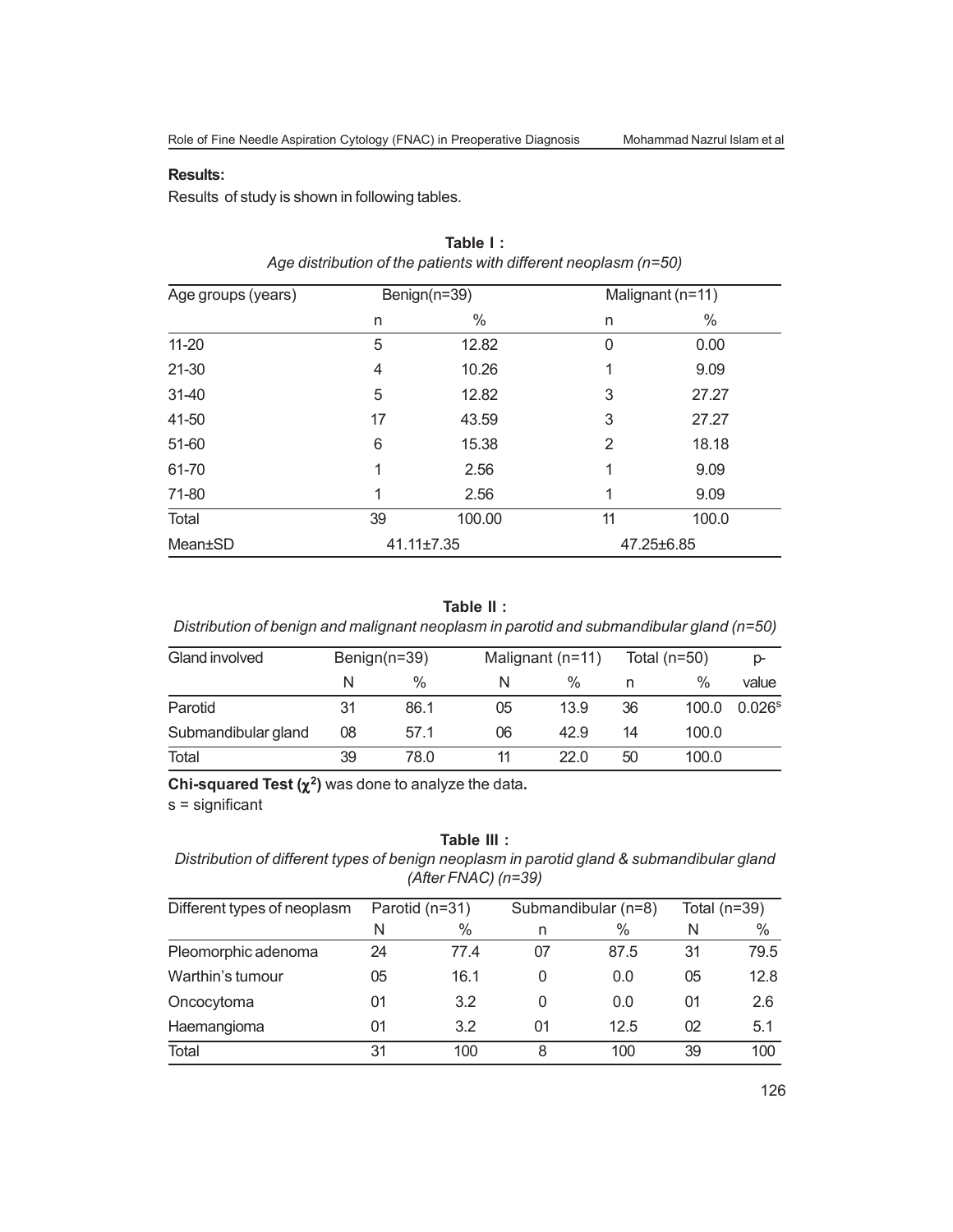#### **Table IV :**

*Distribution of different malignant neoplasm in parotid and submandibular gland (after FNAC) (n=11)*

| Different types of neoplasm | Parotid (n=05) |       |                          | Submandibular (n=06) | Total (n=11) |       |
|-----------------------------|----------------|-------|--------------------------|----------------------|--------------|-------|
|                             |                | $\%$  | n                        | $\%$                 | n            | $\%$  |
| Mucoepidermoid carcinoma    | 03             | 60.0  | 02                       | 33.3                 | 05           | 45.5  |
| Adenoid cystic carcinoma    | 01             | 20.0  | 03                       | 50.0                 | 04           | 36.4  |
| Adenocarcinoma              | 01             | 20.0  | $\overline{\phantom{0}}$ |                      | 01           | 9.1   |
| Squamous cell carcinoma     | -              | -     | 01                       | 16.7                 | 01           | 9.1   |
| Total                       | 05             | 100.0 | 06                       | 100.0                | 11           | 100.0 |

## **Table V :**

*Distribution of different types of benign neoplasm in parotid and submandibular gland (Histopathologically confirmed) (n=38)*

| Different types of neoplasm | Parotid (n=30) |       |    | Submandibular (n=8) | Total<br>$(n=38)$ |       |
|-----------------------------|----------------|-------|----|---------------------|-------------------|-------|
|                             | n              | $\%$  | n  | $\%$                | n                 | $\%$  |
| Plemorphic adenoma          | 23             | 76.7  | 07 | 87.5                | 30                | 78.9  |
| Warthin's tumour            | 05             | 16.7  |    | 0                   | 05                | 13.2  |
| Oncocytoma                  | 01             | 3.3   |    | 0                   | 01                | 2.6   |
| Haemangioma                 | 01             | 3.3   | 01 | 12.5                | 02                | 5.3   |
| Total                       | 30             | 100.0 | 8  | 100.0               | 38                | 100.0 |

## **Table VI :**

*Distribution of different malignant neoplasm in parotid and submandibular gland (after histopathology) (n=12)*

| Different types of neoplasm | Parotid (n=06) |       |    | Submandibular (n=06) | Total $(n=12)$ |       |
|-----------------------------|----------------|-------|----|----------------------|----------------|-------|
|                             | n              | $\%$  | n  | %                    | n              | %     |
| Mucoepidermoid carcinoma    | 03             | 50.0  | 01 | 16.7                 | 04             | 33.3  |
| Adenoid cystic carcinoma    | 02             | 33.3  | 03 | 50.0                 | 05             | 41.7  |
| Adenocarcinoma              | 01             | 16.7  | 01 | 16.7                 | 02             | 16.7  |
| Squamous cell carcinoma     |                |       | 01 | 16.7                 | 01             | 8.3   |
| Total                       | 06             | 100.0 | 06 | 100.0                | 12             | 100.0 |

#### **Discussion:**

In present study the mean age in benign cases was 41.11 years with  $SD \pm 7.35$  and in malignant cases was 47.25 years with SD ± 6.85. This result corresponded with a study where mean age for benign and malignant tumour was 41.3 years and 47 years respectively<sup>8</sup>. Chattarjee and Panda showed in their study, for benign neoplasm mean age was 35.5 years and for malignant neoplasm, mean age was 47.5 years $9$ .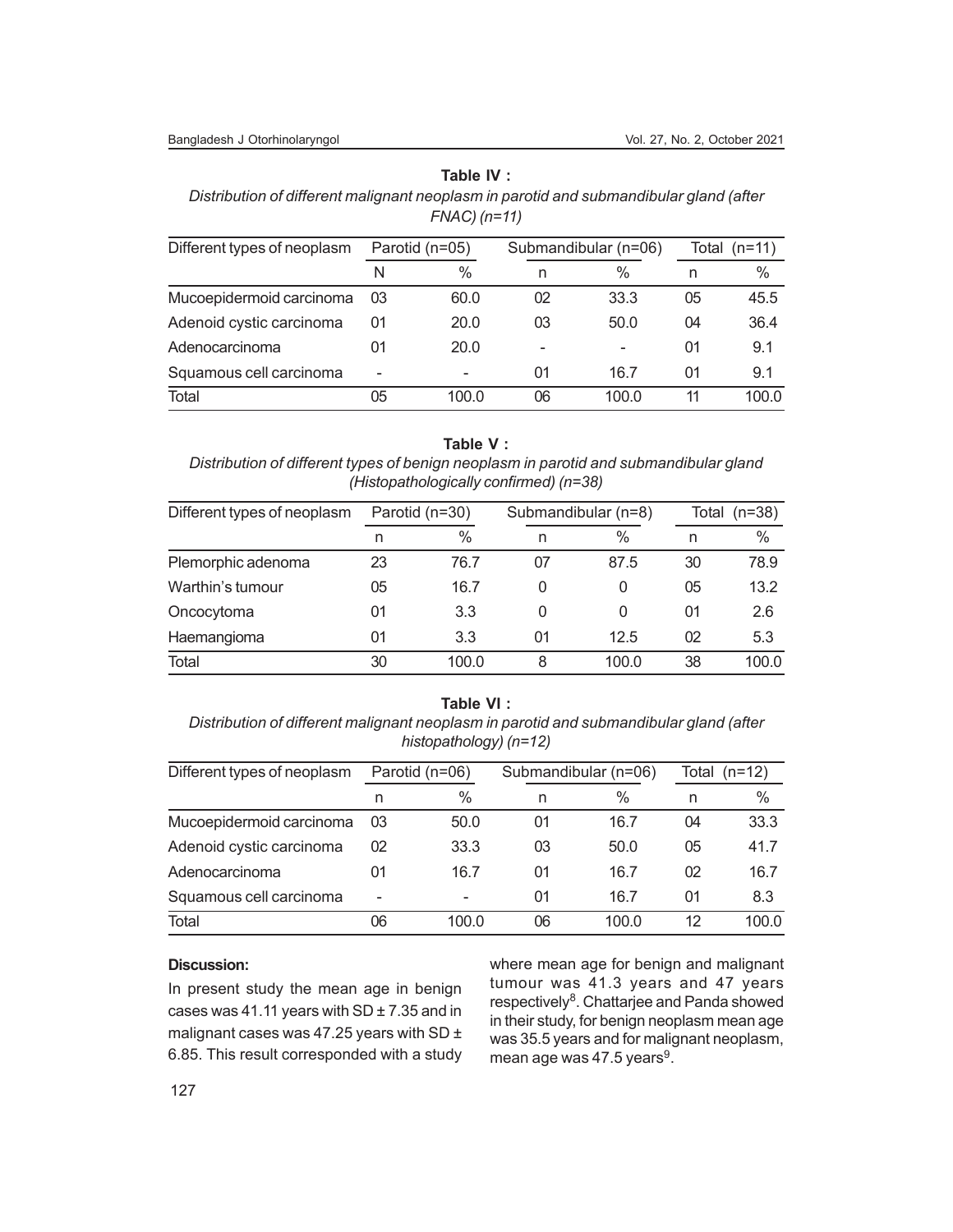In our study, 72% neoplasms were involved the parotid gland and 28% involved the submandibular gland. This result consistent with a study where they found 74% parotid gland involvement and 26% submandibular gland involvement<sup>9,10</sup>. In present study, out of 14 submandibular glands tumours, 08 (57.1%) were benign and 06 (42.9%) were malignant. Benign tumours are more common in parotid gland 31(86.1%) and malignant tumours are relatively more common in submandibular gland 42.9%. Statistically malignant neoplasm was significantly common in submandibular gland. Nagarkar et al. showed that 80% salivary gland tumours were of parotid gland and 15% submandibular gland of which 80% of parotid tumours and 50% of submandibular tumours were benign<sup>11,12</sup>. Tsai et al. showed that 85% major salivary tumours are benign and 12% malignant<sup>13</sup>. Similarly in Huq et al. reported 85.1% of parotid tumours were benign and 14.9% tumour malignant<sup>2</sup>.

After doing fine needle aspiration cytology of the swelling, pleomorphic adenoma was the commonest benign neoplasm involving both parotid and submandibular glands 79.5%. In case of malignant neoplasm mucoepidermoid carcinoma was the commonest variety 45.5%.

In our study, after histopathological confirmation of the resected specimen, most common benign parotid neoplasm was pleomorphic adenoma 76.7%, followed by Warthin's tumour 16.7% and most common malignant parotid tumour was mucoepidermoid carcinoma 50.0% followed by adenoid cystic carcinoma 33.3%. In one series most frequent malignant neoplasm of parotid gland was mucoepidermoid carcinoma<sup>6</sup> . This is similar to our study.

In case of benign submandibular gland neoplasm, after histopathological confirmation, pleomorphic adenoma was the

commonest benign tumour 87.5% followed by haemangioma 12.5%. Commonest malignant tumour of submandibular gland was adenoid cystic carcinoma 50.0%. In one study, commonest benign submandibular neoplasm was pleomorphic adenoma and adenoid cystic carcinoma was the commonest malignant neoplasm<sup>10</sup>. So, our study strongly correlates with that series. But doesn't correlate with another, where lymphoma was the most common malignant  $sub$ mandibular neopla $\,$ sm $^{11}$ .

Histopathological examination of the surgically resected specimen was taken as gold standard, to compare the fine needle aspiration cytology report in our series. Here fine needle aspiration cytology findings of all 50 cases were compared with post-operative histopathological examination report. Out of 50 cases, 45 (90.0%) were accurately diagnosed pre-operatively by FNAC. In 5 cases fine needle aspiration cytology findings didn't matched with post operative histopathological report.

In this series, out of 50 cases 39 cases were diagnosed as benign and 11 cases were diagnosed as malignant by fine needle aspiration cytology. Among 39 benign neoplasm reported on fine needle aspiration cytology, 36(72%) cases were confirmed as benign on final histopathological examination. So there were 3 cases 6% of false negative. Out of 11 cases reported as malignant lesion by FNAC, 9 were confirmed as malignant by histopathology. So there were 2 false positive results 4%. In accordance with present study Correiasa et al. reported when comparing FNAC and histological evaluation of the surgical specimen, an overall concordance of 78% (51/65) was established, 71% with malignant and 82% with benign cases on break up<sup>14</sup>. The overall diagnostic accuracy of their series was 87.5%, the sensitivity was 90.3% and specificity was 80%.